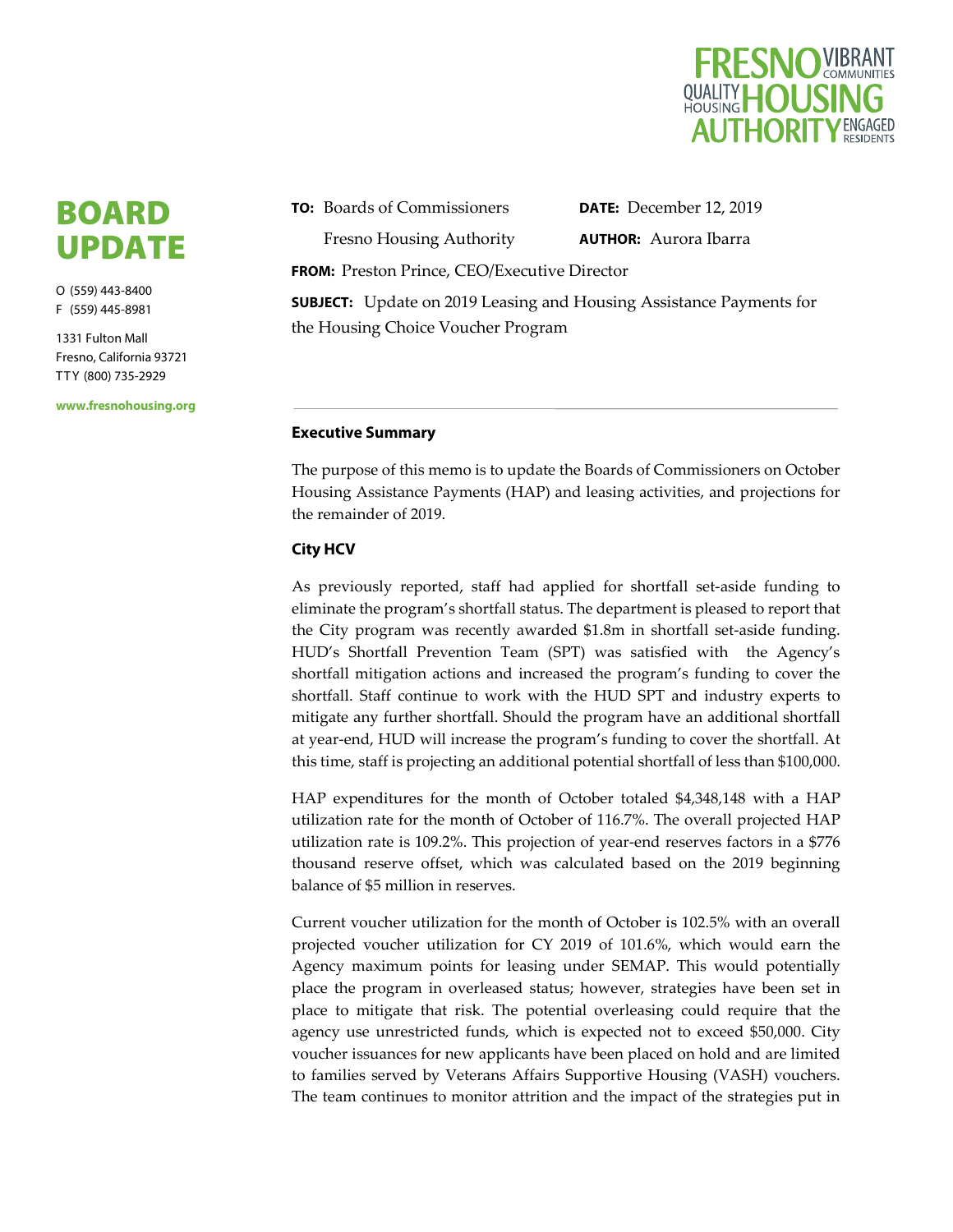place to manage the current leasing status. Staff expects to begin issuing new vouchers in January 2020.

## **County HCV**

Similar to the City program, the County program was recently awarded \$900,000 of shortfall set-aside funds. Should the County program have an additional shortfall at year-end, HUD will increase the program's funding to cover the shortfall. At this time, staff is projecting an additional potential year-end shortfall of \$200,000.

HAP expenditures for the month of October totaled \$3,296,693 with a HAP utilization rate for the month of October of 109.2%. The overall projected HAP utilization rate is 109.5%. The County HCV program did not have any reserves offset in 2019.

Current voucher utilization for the month of Octoberis 100.7% with an overall projected voucher utilization for CY 2019 of 102.1%, which would earn the Agency maximum points for leasing under SEMAP. This would potentially place the program in overleased status; however, strategies have been set in place to mitigate that risk. The potential overleasing could require that the agency use unrestricted funds, which is expected not to exceed \$50,000. County voucher issuances for new applicants have been placed on hold. The team continues to monitor attrition and the impact of strategies put in place to manage the current leasing status. Staff expects to begin issuing new vouchers in January 2020.

## **Leasing Update**

Since current projections indicate low-to-insufficient reserves by end of the year, staff will continue to monitor HAP expenses and work with the HUD SPT to request additional shortfall funds, if needed. At this time, staff expects both programs to be out of the shortfall protocol by January 2020. In anticipation of this relief, staff are developing stable leasing schedules that will allow us to better balance voucher and HAP utilization rates for 2020.